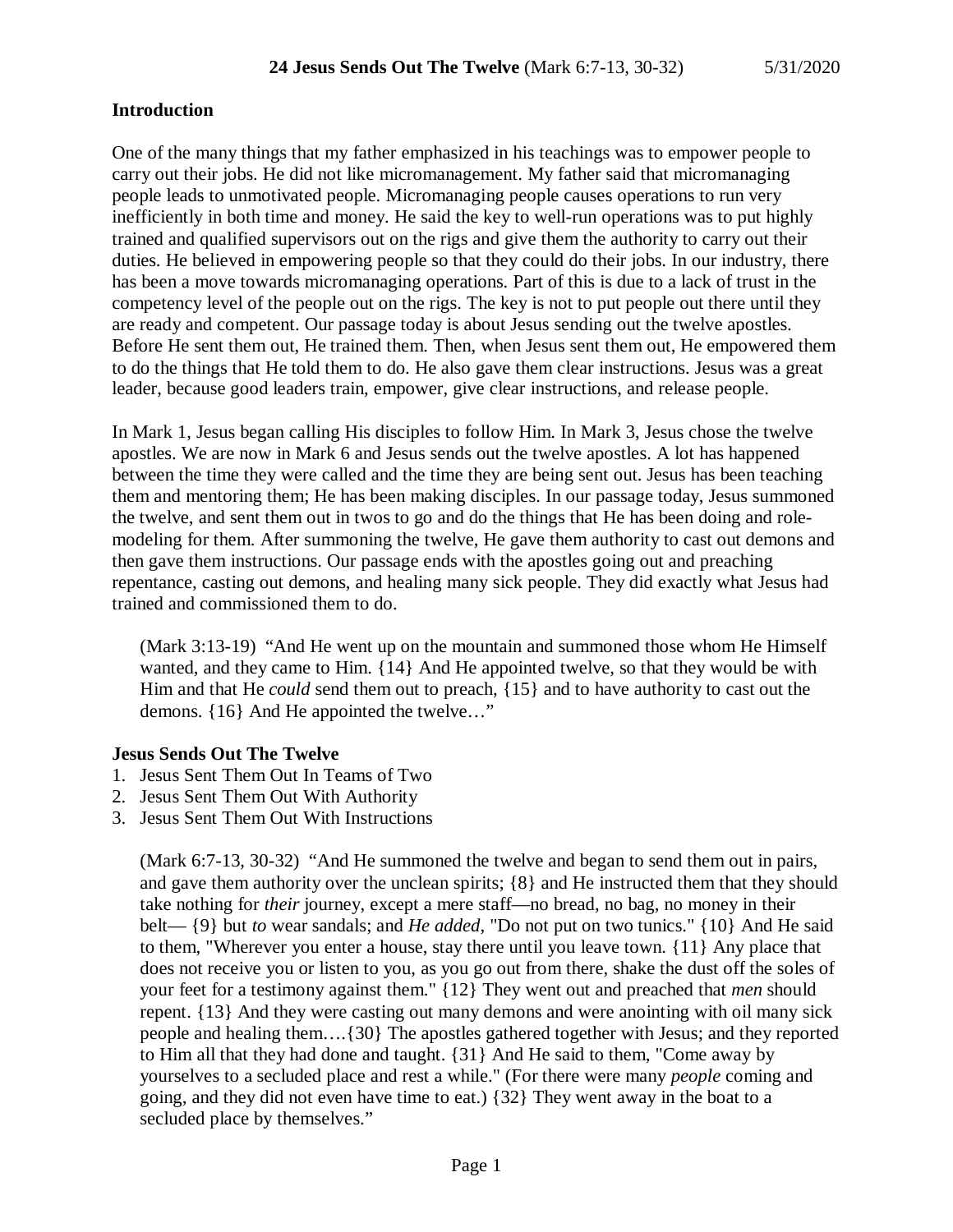#### **1. Jesus Sent Them Out In Teams of Two** (Mark 6:7)

Jesus summoned the twelve to Himself. Jesus had lots of other disciples and followers, but Jesus summoned the twelve that He had chosen as apostles. We do not have any indication that they were resistant to come to Him when He summoned them. Jesus is their leader and their Lord, and when He summoned them they came. The church can learn a lot from this first phrase. When pastors summon their church to come to pray, typically less than ten percent come. When pastors summon their flocks to attend small groups, not everyone joins the small groups. Disciples are called to a life of obedience to the Lord and to their leaders. The apostles are the future leaders of the church and we find them being obedient to Jesus' call to assemble together. In Hebrews 10:24-25, Jesus has summoned the church to assemble together, yet there are many Christians that forsake the assembling of the church. If we want Jesus to send us out and to use us, it begins with obedience to the Lord. The apostles came to Jesus when He summoned them.

(Mark 6:7) "And He summoned the twelve and began to send them out in pairs, and gave them authority over the unclean spirits;"

After summoning them, Jesus sent them out in pairs. Christian ministry is not about one-man shows; it is about team ministry. When the apostles saw that the Gentiles in Antioch had received the gospel, they sent Barnabas there to survey the situation. After looking things over, the first thing he did was to go to Tarsus to look for Saul. Once he found him, he brought him back to Antioch, and for the next year **they** met with the church.

(Acts 11:25-26) "And he left for Tarsus to look for Saul; {26} and when he had found him, he brought him to Antioch. And it came about that for an entire year they met with the church, and taught considerable numbers; and the disciples were first called Christians in Antioch."

In Acts 13, when the leaders of the church were ministering to the Lord and fasting, the Holy Spirit said, "Set apart for Me Barnabas and Paul for the work to which I have called them." Again, it was about team ministry. At Antioch, it began with Paul and Barnabas and it quickly grew to a leadership team of five. When Barnabas and Paul left, they took along with them John Mark, who wrote the gospel that we are studying. They were always developing future leaders, which is the Biblical pattern.

(Acts 13:2-3) "While they were ministering to the Lord and fasting, the Holy Spirit said, "Set apart for Me Barnabas and Saul for the work to which I have called them." {3} Then, when they had fasted and prayed and laid their hands on them, they sent them away....{5} When they reached Salamis, they *began* to proclaim the word of God in the synagogues of the Jews; and they also had John as their helper."

In Acts 15, when Paul and Barnabas split into two teams, Barnabas took along John Mark, and Paul took Silas with him. Before long, Paul had Timothy and many others.

(Acts 15:39-40) "And there occurred such a sharp disagreement that they separated from one another, and Barnabas took Mark with him and sailed away to Cyprus. {40} But Paul chose Silas and left, being committed by the brethren to the grace of the Lord."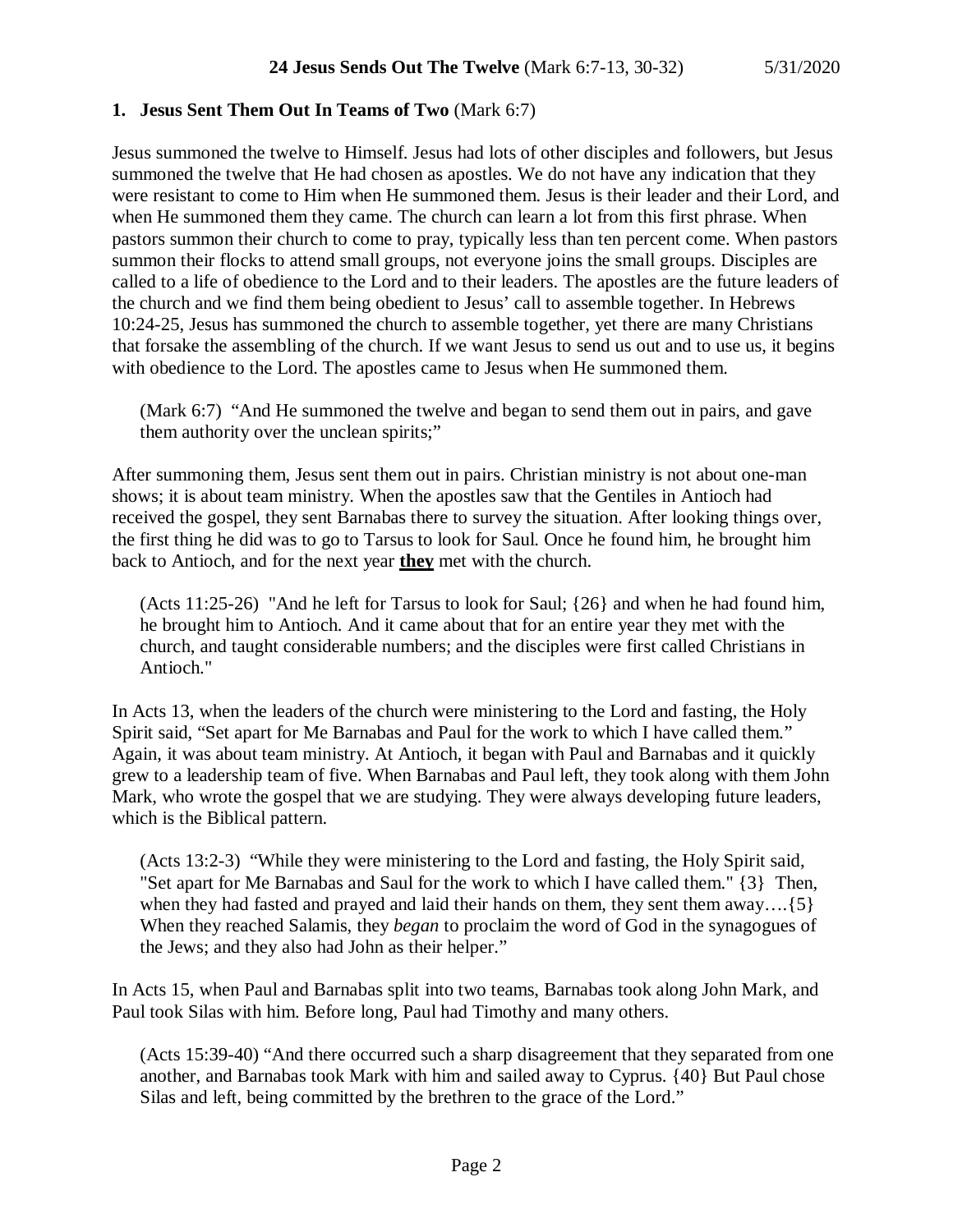When Barnabas and Paul raised up leaders in the churches they established, they raised up elders. It was a plurality of leaders. When Paul left Titus in Crete, he told him to raise up elders in every city just as he had directed. There was always a plurality of leaders. Where did this begin? It began right here in Mark 6:1, where Jesus sent out the apostles in teams of two.

(Acts 14:23) "When they had appointed elders for them in every church, having prayed with fasting, they commended them to the Lord in whom they had believed."

(Titus 1:5-6) "For this reason I left you in Crete, that you would set in order what remains and appoint elders in every city as I directed you."

There was always a leader among leaders. Just because they were in teams does not mean that there was not a team leader. When the apostles sent Barnabas to Antioch, he was the one given authority to lead that work, and he was the team leader. When God called Barnabas and Paul to go out and do apostolic ministry, Barnabas is mentioned first, because he was leading the team. In Acts 14:12, when Barnabas and Paul were in Lystra, Paul healed a lame man in the name of Jesus. They began calling Paul, Hermes, and Barnabas, Zeus. In Greek mythology, Zeus was the chief God and Hermes was the spokesperson. They knew that Barnabas was the leader.

(Acts 14:12) "And they *began* calling Barnabas, Zeus, and Paul, Hermes, because he was the chief speaker."

I will mention one other Scripture before going on. In Luke 10:1, which is after Jesus sends out the twelve apostles in our text today, He appointed seventy others and sent them out in teams of two. Our passage today is not an anomaly, it was a pattern that Jesus was establishing, and would be carried out by all the apostles and leaders in the New Testament.

(Luke 10:1) "Now after this the Lord appointed seventy others, and sent them two and two ahead of Him to every city and place where He Himself was going to come."

There are tremendous benefits from operating according to the pattern that Jesus established. First, we have different giftings. In the example of Barnabas and Paul, Barnabas was a prophet. Bar means son and Nabas means prophecy. His real name was Joseph, but he was nicknamed Barnabas by the apostles in Jerusalem (Acts 4:36). Paul was a teacher. Both of them became apostles, but their underlying giftings were prophet and teacher (Acts 13:1). When Paul and Barnabas split up, he took along Silas, who was also a prophet (Acts 15:32). Prophets and teachers seem to go very well together, and both are needed in establishing churches. In Ephesians 4:11-13, God appointed apostles, prophets, evangelists, pastors and teachers for the equipping of the saints. The church needs all of these different giftings to preach. In most churches, there is not a plurality of preachers. Usually one gifted person does all the teaching. Consequently, the church does not get the full equipping that they need. Again, there is great benefit in having different ministry gifts on the team. Karen and I are a good team because I am a teacher and she is an exhorter, which is part of a prophetic gifting.

(Eph 4:11-12) "And He gave some *as* apostles, and some *as* prophets, and some *as* evangelists, and some *as* pastors and teachers, {12} for the equipping of the saints for the work of service, to the building up of the body of Christ;"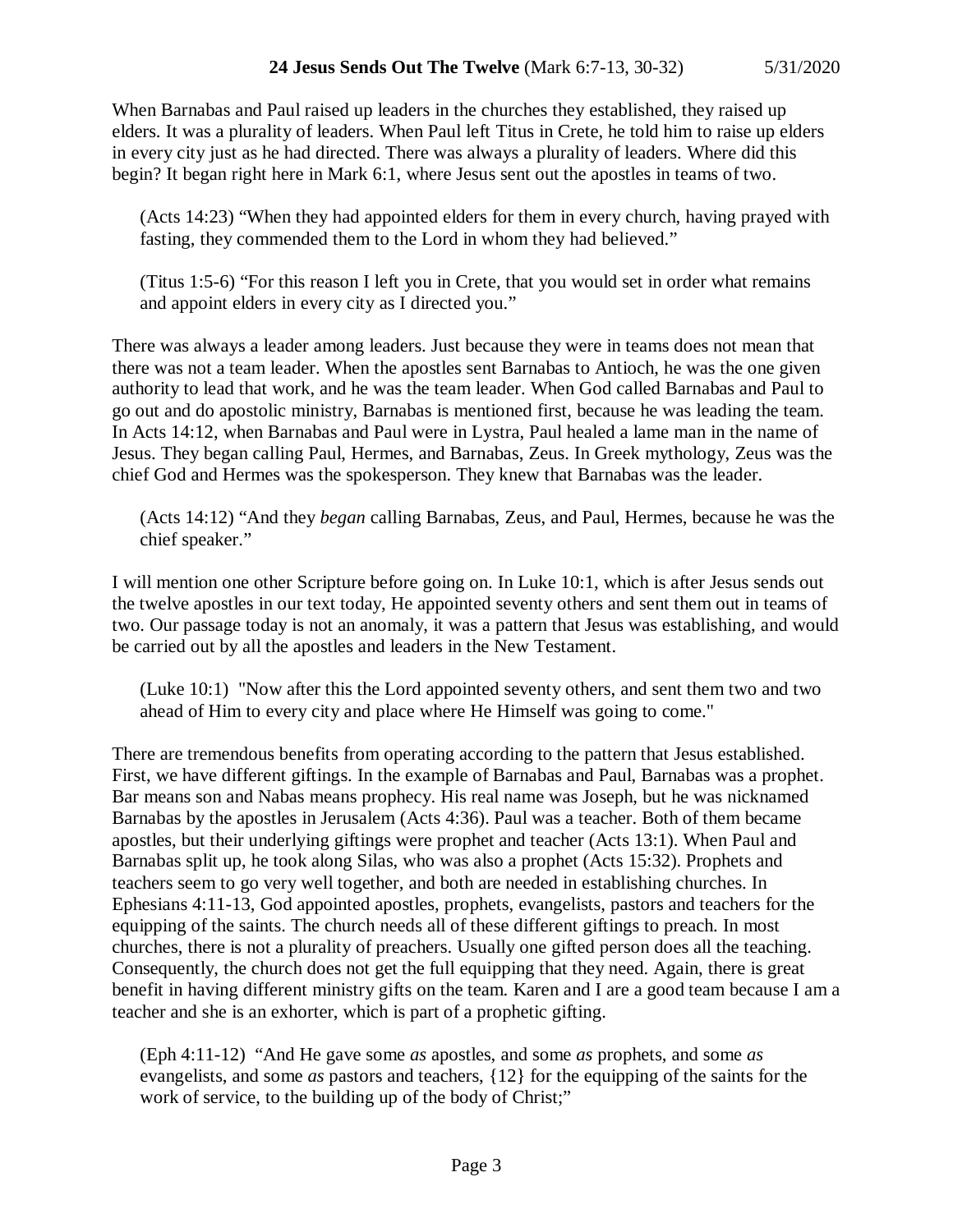Another benefit from team ministry is that there is accountability. We would have less problems with church leadership if they operated as teams rather than a leadership hierarchy. There is also wisdom in the multitude of counsel. I greatly appreciate the counsel that Tom, Karen, Mike, James, and others give me. I need that counsel, and I rely on their counsel. There is tremendous advantage to receiving wise counsel from fellow team members. Another benefit is found in Ecclesiastes 4:9-10, where Solomon said that when one falls down, another can pick him up. He mentions warmth and strength also. We might not fall, but we may get discouraged, and we need the encouragement from one another. That is why in Hebrews 3:13 and 10:24-25, God tells us to encourage one another day after day. We need the encouragement of one another. We need those notes, phone calls, and verbal affirmations.

(Eccl 4:9-12) "Two are better than one because they have a good return for their labor. {10} For if either of them falls, the one will lift up his companion. But woe to the one who falls when there is not another to lift him up.  $\{11\}$  Furthermore, if two lie down together they keep warm, but how can one be warm *alone?* {12} And if one can overpower him who is alone, two can resist him. A cord of three *strands* is not quickly torn apart."

(Heb 3:13) "But encourage one another day after day, as long as it is *still* called "Today," so that none of you will be hardened by the deceitfulness of sin."

(Heb 10:24-25) "and let us consider how to stimulate one another to love and good deeds, {25} not forsaking our own assembling together, as is the habit of some, but encouraging *one another*; and all the more as you see the day drawing near."

I will mention just one more tremendous benefit from team ministry. Lots of pastors get burned out. I know of one pastor here in New Mexico that has had two breakdowns in the past ten years. He does all the preaching and gets emotionally and physically drained. That is not healthy. Preachers that preach week after week without getting any time off, often get tired and burnt out. If you have a team of elders, you can have different people ministering and the lead pastor can have some time to recharge. Wise church leaders will train and raise up other leaders who can help shoulder the burden of preaching every week. I will be going on vacation on June 22, and will be gone for two weeks. It will be good for me to get away and have some down time. We are blessed because our leadership team is going to handle the preaching and the services while I am gone.

# **2. Jesus Sent Them Out With Authority** (Mark 6:7)

Our text said that Jesus began to send them out in pairs and gave them authority over the unclean spirits. That is not in consecutive order, it is a grouping of things that took place at one time. Before sending them out, Jesus gave them authority.

(Mark 6:7) "And He summoned the twelve and began to send them out in pairs, and gave them authority over the unclean spirits;"

You should always empower people to do the job that they are being asked to do. Before Jesus sent out these twelve, He invested Himself in them. He taught the multitudes, but He explained everything privately to His disciples. He was teaching and mentoring and coaching His disciples. He was preparing them to be sent out. They had reached a certain competency level by Mark 6:7, and so He is now sending them out. We cannot expect people to do a good job in things that they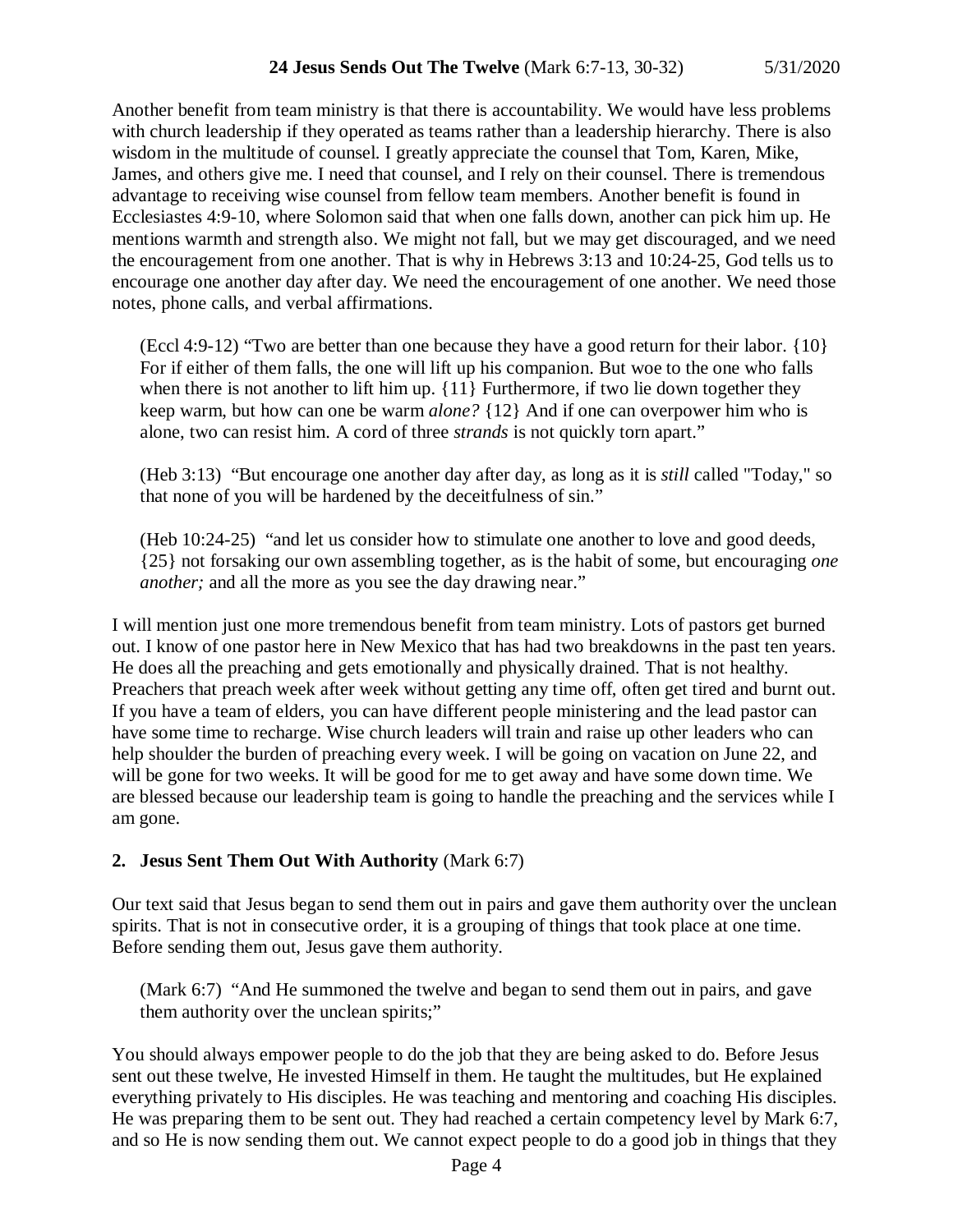have not been trained to do. We have to train people. That principle applies to the church, and it applies to the business world. I mentioned Ephesians 4:11-12 earlier. These five ministry giftings have been given to the church to equip them for the work of ministry. Every joint is to supply. Every member of the body of Christ is to be a functioning member. The proper working of every individual member will cause the church to grow. But, before they can function, they need to be equipped. Messages need to do more than encourage people. Our messages need to equip people for ministry. Equipping does not just take place on Sunday mornings. That equipping may take place on a Wednesday morning, a Friday night, or a Saturday morning. Jesus met with His disciples regularly, and this was in addition to the preaching He was doing to the multitudes.

(Eph 4:16) "from whom the whole body, being fitted and held together by what every joint supplies, according to the proper working of each individual part, causes the growth of the body for the building up of itself in love."

The Biblical way of empowering people was through the laying on of hands. When kings were set into office, the priests would pour oil over them and lay hands on them. It is said that in the laying on of hands, the weight and responsibility of the office would be conferred to the king, and it was symbolized by the pressing down of the hands. There was also the anointing of the oil, which symbolized the anointing and empowering of the Holy Spirt. So, in the New Testament, Paul warned Timothy about laying hands on someone too quickly for the office of elder, lest he share in their sins.

(1 Tim 5:22) "Do not lay hands upon anyone *too* hastily and thereby share *responsibility for* the sins of others; keep yourself free from sin."

Jesus had ordained these twelve to be apostles, not pastors. It was the apostles who would be laying hands on future leaders and empowering them to pastor the churches. Jesus was giving the apostles authority over unclean spirits. In Mark 5 I spent some time teaching about demons and how they operate by authority. In Mark 1:22-27, people were amazed at the authority that Jesus had, for He was casting out unclean spirits. In Mark 3:14-15, Jesus appointed the twelve apostles, so that they could be with Him, and that He could send them out to preach and to have authority to cast out the demons. The disciples have been with Him, and now He is sending them out to preach, and He is giving them the authority to cast out the demons. The key for Christians today is to operate under Jesus' authority. We are Christ's representatives, and we operate under his authority.

(Mark 3:14-15) "And He appointed twelve, so that they would be with Him and that He *could* send them out to preach,  $\{15\}$  and to have authority to cast out the demons."

# **3. Jesus Sent Them Out With Instructions** (Mark 6:8-11)

Jesus' instructions can be broken down into two categories or groups. The first grouping is the Take column. Jesus gave them instructions about what to take and what not to take. They were to take nothing for their journey, except a mere staff. They were not to take bread, money in their belt, or a bag. They could take the sandals on their feet and the tunic they were wearing, but no spares.

(Mark 6:8-11) "and He instructed them that they should take nothing for *their* journey, except a mere staff—no bread, no bag, no money in their belt— {9} but *to* wear sandals; and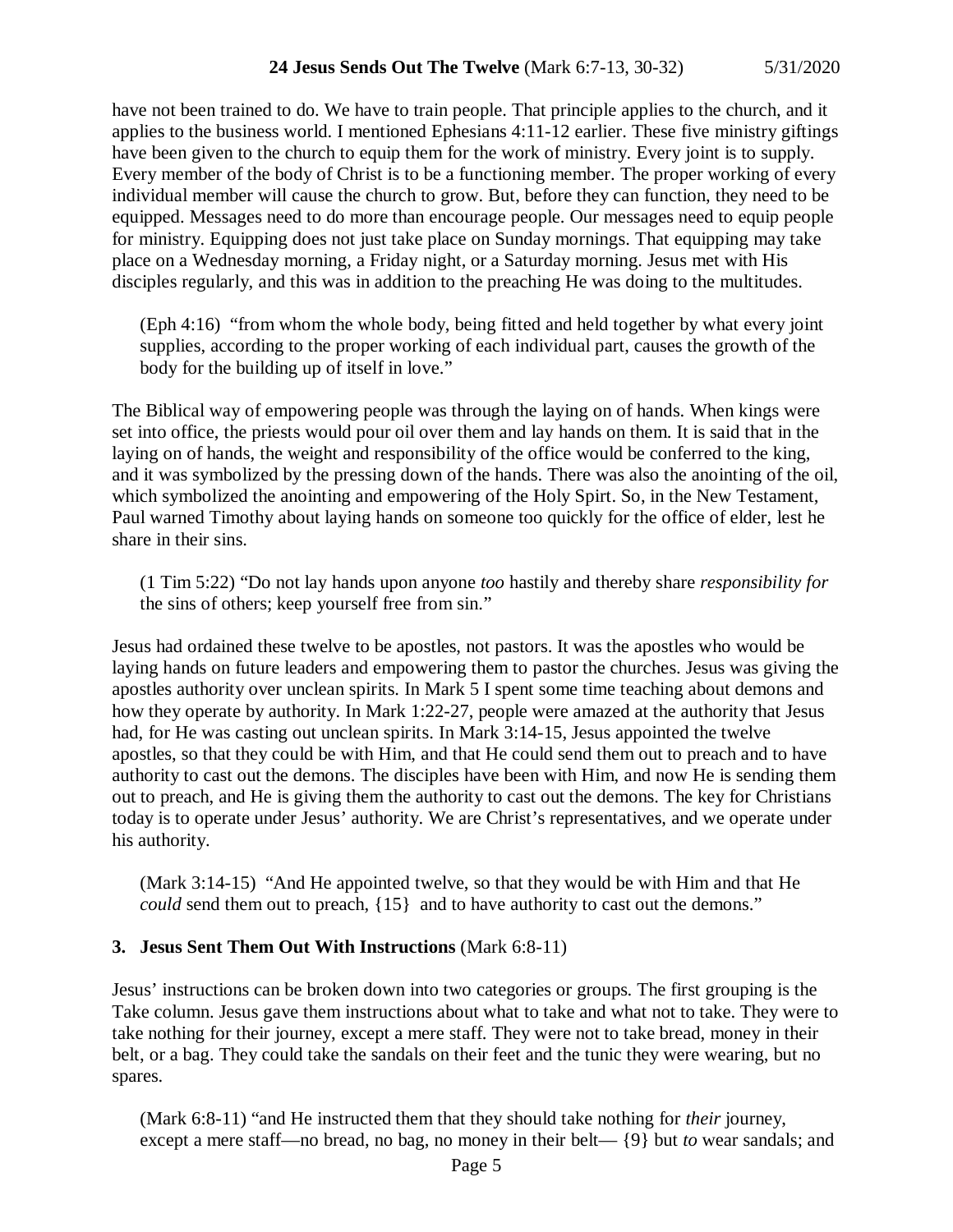*He added,* "Do not put on two tunics." {10} And He said to them, "Wherever you enter a house, stay there until you leave town. {11} Any place that does not receive you or listen to you, as you go out from there, shake the dust off the soles of your feet for a testimony against them."

The second group is the Do column. He gave them things to do and not to do. When they entered a house, they were to stay there until they left town. If a place did not receive them or listen to them, they were to leave there and shake the dust off their feet for a testimony against them.

| <b>TAKE</b>                                  | DO                                            |
|----------------------------------------------|-----------------------------------------------|
| Take nothing: (no bread, no bag, no money in | Stay in the same house until they leave       |
| their belts, no second tunic)                |                                               |
| What they had on (tunic, sandals)            | Shake the dust off their feet if not received |

When Jesus told them to shake the dust off their feet when they left a town where they were not received, some scholars say this is a reference to God's covenant with Abraham in Genesis 13. God said that He would make His descendants as the dust of the earth. So, when the apostles shook the dust off their feet, they were affirming that these people were not part of the descendants of Abraham. These people were being excluded from the promises of God made to Abraham and his descendants.

(Gen 13:16) "I will make your descendants as the dust of the earth, so that if anyone can number the dust of the earth, then your descendants can also be numbered."

The instructions that Jesus gave in Mark 6 were not the final instructions for the apostles. Jesus was training the disciples. He was getting them to depend on the Father for their provision. That is why He did not want them taking extra tunics, sandals, or money. They were to rely upon God for their provision. In Luke 22:35-38, Jesus speaks to the disciples about His instructions that He gave in our text today. He asked them if they had lacked anything, and they said, "Nothing." Then, Jesus said to them, "But now, whoever has a money belt is to take it along, likewise also a bag, and whoever has no sword is to sell his coat and buy one." The twelve apostles were still in training. Jesus was teaching them to trust Him to meet all of their needs. God takes you and I through some difficult things at times to teach and train us.

(Luke 22:35-36) "And He said to them, "When I sent you out without money belt and bag and sandals, you did not lack anything, did you?" They said, "No, nothing." {36} And He said to them, "But now, whoever has a money belt is to take it along, likewise also a bag, and whoever has no sword is to sell his coat and buy one."

# **Conclusion and Applications** (Mark 6:12-13, 6:30-32)

The apostles went out just as Jesus instructed them to do. They were obedient in all that He told them to do. When He summoned them, they came, when He sent them out, they went out. They went out and preached that men should repent. They cast out demons and anointed many sick people with oil and healed them.

(Mark 6:12-13) "They went out and preached that *men* should repent. {13} And they were casting out many demons and were anointing with oil many sick people and healing them."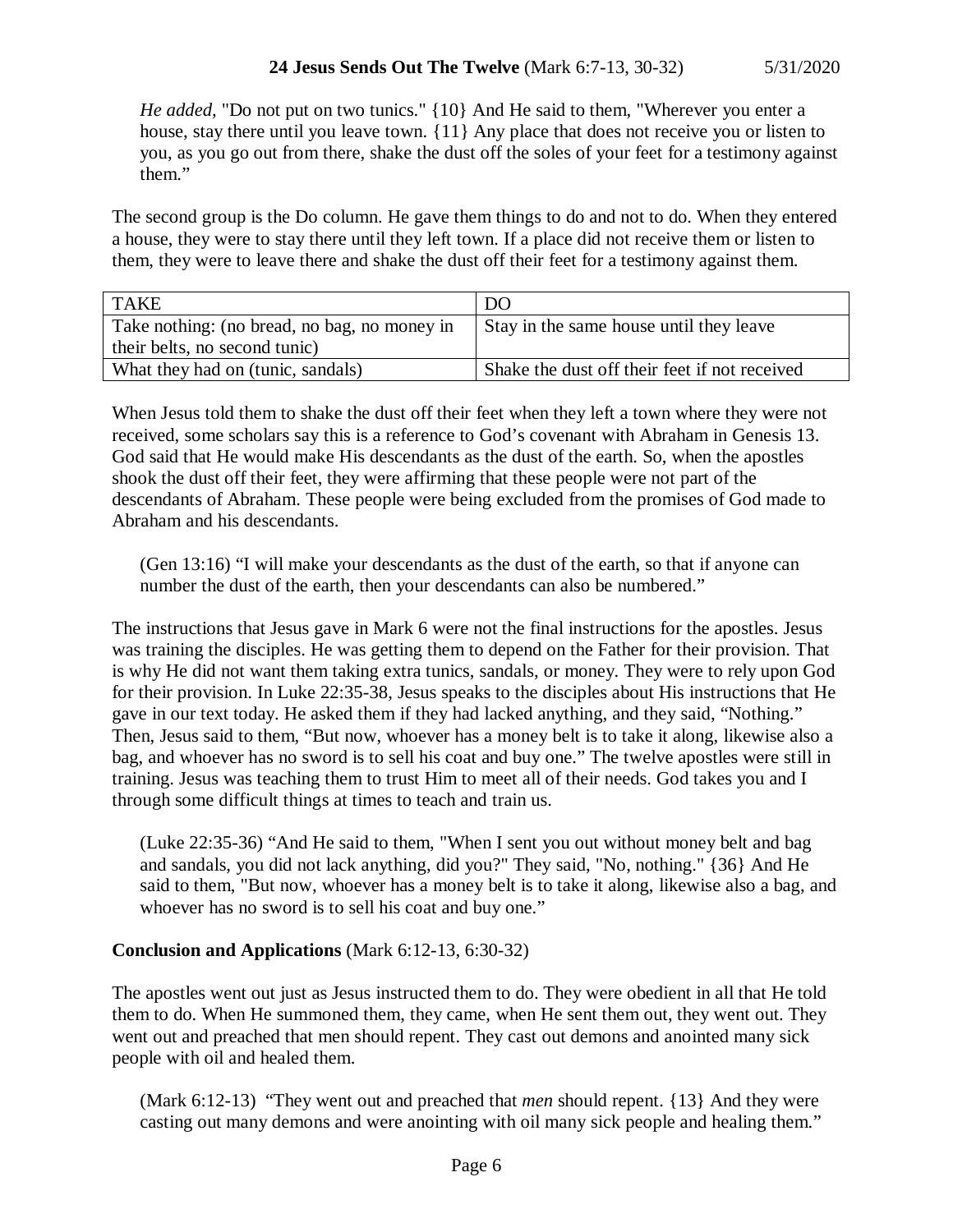In Mark 6:30, the apostles returned from their trip and gathered together with Jesus. They reported to Jesus all that they had done and taught. There was follow-up and accountability in their training.

(Mark 6:30) "The apostles gathered together with Jesus; and they reported to Him all that they had done and taught."

In Luke 9:10, he said that when the apostles returned, they gave an account to Him of all that they had done.

(Luke 9:10) "When the apostles returned, they gave an account to Him of all that they had done. Taking them with Him, He withdrew by Himself to a city called Bethsaida."

In Acts 14:26-27, when Barnabas and Paul had completed their first apostolic trip, they returned to Antioch, where they had been sent out from. What did they do? They gathered the church together and began to report all that God had done with them. There was accountability.

(Acts 14:26-27) "From there they sailed to Antioch, from which they had been commended to the grace of God for the work that they had accomplished. {27} When they had arrived and gathered the church together, they *began* to report all things that God had done with them and how He had opened a door of faith to the Gentiles."

Ministry is a stewardship. Paul called himself a steward (1 Cor 4:1). He said that the ministry he had received from God was a stewardship entrusted to him (1 Cor 9:17). In Colossians 1:25 he said that he had been made a minister of that church according to the stewardship God had bestowed on Him.

(1 Cor 4:1-2) "Let a man regard us in this manner, as servants of Christ and stewards of the mysteries of God. {2} In this case, moreover, it is required of stewards that one be found trustworthy."

(1 Cor 9:17) "For if I do this voluntarily, I have a reward; but if against my will, I have a stewardship entrusted to me."

(Col 1:25) "Of *this church* I was made a minister according to the stewardship from God bestowed on me for your benefit, so that I might fully carry out the *preaching of* the word of God,"

In 1 Peter 4:10 we read that each of us have been given a special gift, and we are to employ it in serving one another as good stewards. Whether you have the gift of helps, the gift of mercy, or serve as a prophet or teacher, your ministry is a stewardship. Stewards do not own the ministry; it belongs to God. We are stewards and we will have to give account for the things that we have been made stewards over.

(1 Pet 4:10) "As each one has received a *special* gift, employ it in serving one another as good stewards of the manifold grace of God."

When the apostles came back, Jesus told them to come away by themselves to a secluded place and rest. Jesus understood the rigors of ministry and that they needed some down time and rest.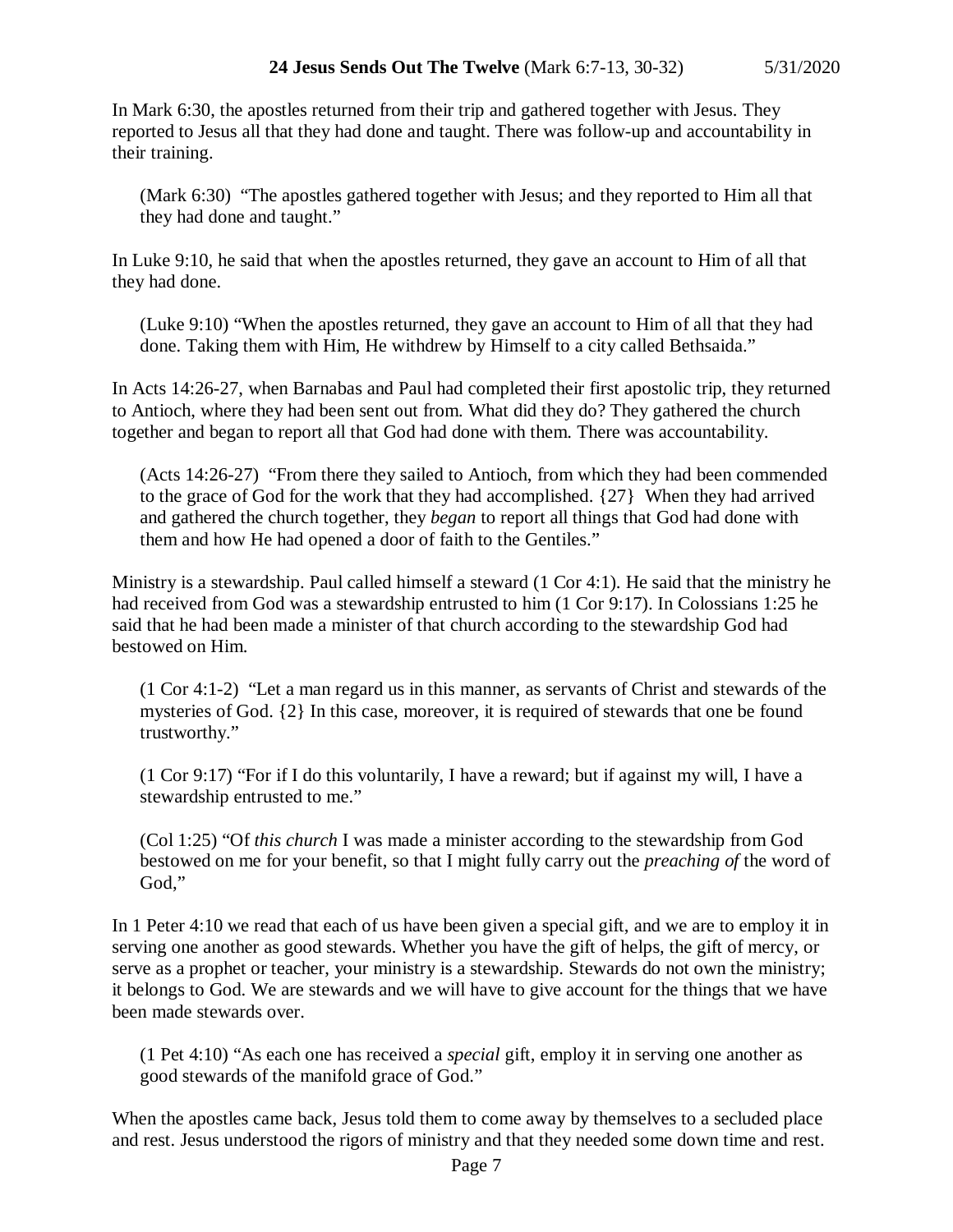Jesus was not just their mentor and trainer, He was their Shepherd. He was caring for their souls and for their lives. They needed some rest, and He told them to get some rest.

(Mark 6:31-32) "And He said to them, "Come away by yourselves to a secluded place and rest a while." (For there were many *people* coming and going, and they did not even have time to eat.) {32} They went away in the boat to a secluded place by themselves."

As we finish this morning, here are some things to consider.

- 1. What stewardship has God given you? What ministry has God given to you to accomplish? What special gift has God given to you to employ in the service of others? What is God sending you out to do? It may be local and it could be to the uttermost ends of the earth? (See 1 Corinthians 12:4-5 to see gifts and ministries.)
- 2. What training have you had to help you fulfill the ministry and the stewardship you have? Are there some gaps in your understanding and ministry that need to be filled? Have you asked someone to work with you and to train you? I asked a very prominent man to help me and he said he would, but he didn't. So, I went to another pastor, and he took time to train me. I sacrificed part of my golf career to get that spiritual training, but it was well worth it. Who is helping to mentor you?
- 3. Who are you giving account to for the ministry you have? The apostles came back and gave account to Jesus. In Hebrews 13:17, the leaders of churches are going to give account to God for those that God has placed under their care. Have you submitted yourself to the leaders of the church and are you giving account to them?

Q&A